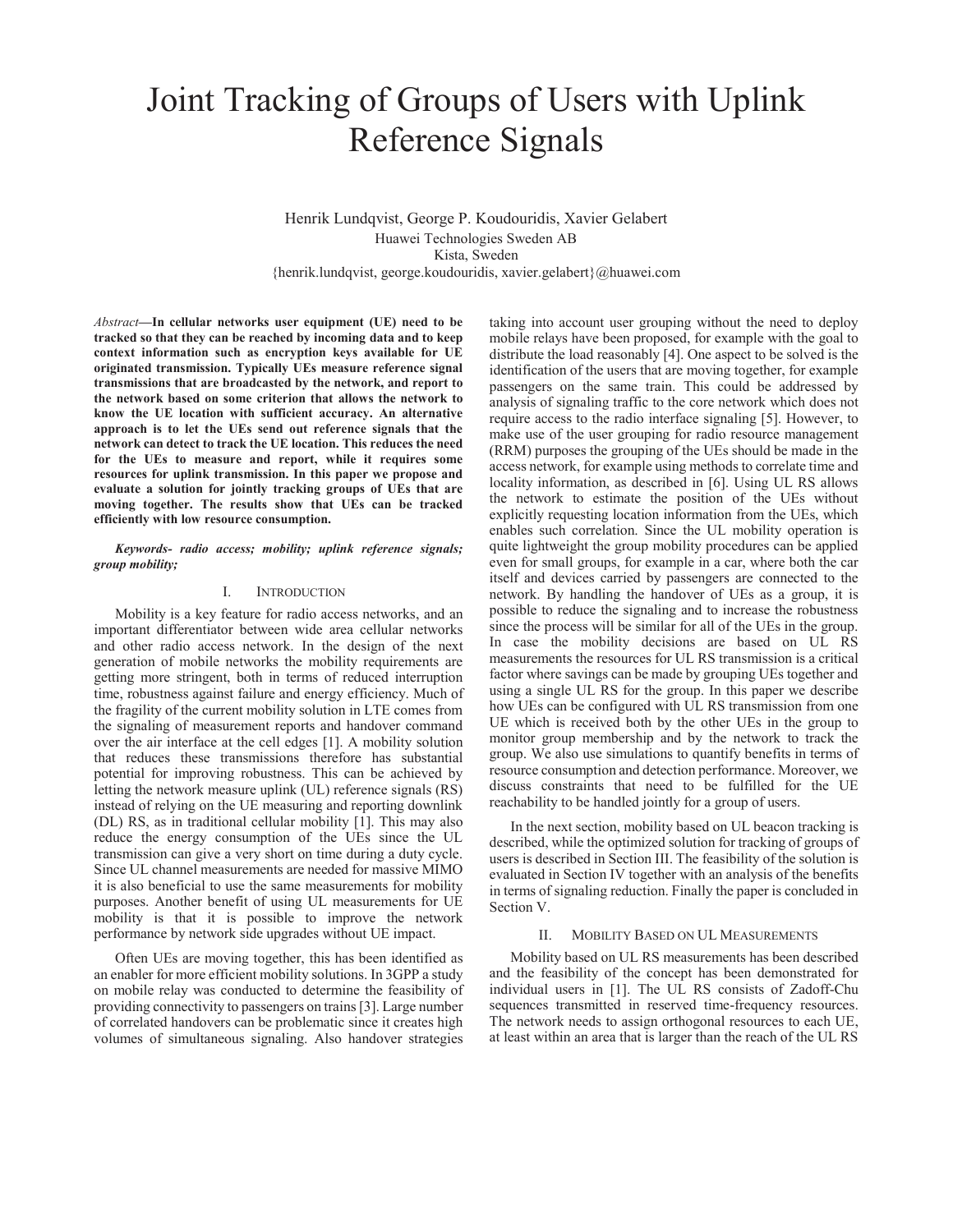transmission, to be able to identify each UE. If the network has sufficient resources assigned for the UL RS transmission and use an adequate assignment of the UL RS to the UEs so that they are orthogonal within a larger area, frequent re-assignment of the UL RS for moving UEs can be avoided. Since it is quite straightforward to make an approximate positioning of the UEs based the UL RS transmission, this can be done efficiently by the network without additional involvement of the UE. However, with a given amount of spectral resources assigned for UL RS transmission there is a tradeoff between how often UEs transmit the UL RS in order to be tracked accurately and the reuse distance of the UL RS resources, where short reuse distance causes increased interference.

The resources that are assigned for UL RS can be distributed in the time frequency plane as illustrated in Fig. 1. A part of the system bandwidth are used for UL RS (*BBe*), at each beacon occasion which occurs with a given periodicity. Each Zadoff-Chu sequence is transmitted in a limited bandwidth (*BSEQ*), which determines the number (*N<sub>BeRB*</sub>) of beacon resource blocks (BeRB) that can be transmitted in each beacon occasion. In the time domain each transmission requires additional cyclic prefix transmission (*TSCP*) and guard time (*TSGT*) in addition to the time for transmission of the sequence itself (*TSEQ*). A number of orthogonal sequences (*MSEQ*) that are generated from (*|q|*) different root sequences and  $(\alpha_{SEQ})$  cyclic shifts of each root sequence can be sent in parallel in the same resource block. Increased transmission time *TSEQ* or sequence bandwidth *BSEQ* allows an increased length (*NZ*) of the Zadoff-Chu sequences, and hence more orthogonal sequences *MSEQ*. By selecting these parameters appropriately the resources for UL RS can be dimensioned.

We consider a time division duplex radio interface and an access network architecture with gNBs that control multiple transmission and reception points (TRP). To handle mobility efficiently for UEs with different communication and mobility patterns different mobility states are defined in mobile communication systems. In 5G connected, inactive and idle mode mobility are defined. Mobility based on UL RS measurement can in principle be applied in both connected and inactive states. In these states a gNB in the access network is responsible for handling the mobility of the UE. To decide which gNB should handle the UE, the network needs to collect measurement results from multiple TRPs and determine which



has the best radio channel conditions to the UE. Hence, neighbor gNBs need to exchange measurement results with each other regarding UEs that are moving in the coverage border areas. With an increased accuracy of the tracking the UE can be reached by DL paging or other signaling more efficiently, that is the signaling needs to be transmitted in a smaller area by the network. For inactive mode it may be sufficient to track the users with a granularity of a multi-cell area, while for connected UEs the tracking should be within a cell, and preferably even TRP granularity.

# III. GROUP TRACKING BY UL BEACONS

We consider the tracking of users that do not have any ongoing flows of data transmission; therefore it is not necessary to have detailed knowledge about the channel condition between the user and the TRPs in the network. It is sufficient to track the user so that it can be reached by downlink signaling and that uplink data or signaling can be received by a TRP that recognizes the UE. When one of the UEs in the group needs to send data it will use normal access procedures, e.g. the channel between the UE and the gNB it connects to needs to be properly estimated. However, it can still keep the configuration for the group and apply it when the data transmission ends, hence it remains a member of the group. Since the network tracks the UE location, the required UE context for the data transmission will be available in the gNB that receives an UL transmission, which keeps the latency for the transmission low. In the same way, DL signaling or data is transmitted directly to a UE within a group with identification and resources specific to the UE, and independent of the group. Hence, the grouping of the UEs is only used for efficient location tracking of UEs that are moving together.

The network manages the group by first identifying that UEs are moving as a group. For UEs configured to transmit uplink RS it is relatively simple for the network to estimate the positions and from that determine that a number of UEs behave as a cluster. The network keeps context information that identifies which users belong to a group, and forwards this from gNB to gNB as the group of UEs move in the network. In Fig. 2 the grouping procedure is illustrated, where each UE is transmitting individual UL RS at the beginning of the procedure. The gNB identifies the correlation of the location of the three UEs during a period to determine that the three UEs can be clustered into a group.

Once the network has identified that UEs can be classified as a group, it configures one of the UEs to send group UL RS, in Fig. 2 it is UE2. The other UEs in the group are configured to receive those group UL RS and stop transmitting their allocated individual UL RS. The configurations of the UL RS contain the BeRB, frame number offset, and the Zadoff-Chu sequence that describe the UL RS. The UEs in the group that shall receive the UL RS need to switch to receiving mode while the UL RS of the group is being transmitted. Hence, the configurations of transmission and reception times for the RS are individual for the UEs in the group. Since the UEs need some time to reconfigure between receive and transmit, the network needs to The consideration  $\frac{a}{b}$  and  $\frac{b}{c}$  and  $\frac{b}{c}$  and  $\frac{b}{c}$  and  $\frac{b}{c}$  is  $\frac{b}{c}$  is  $\frac{b}{c}$  is  $\frac{b}{c}$  is  $\frac{b}{c}$  is  $\frac{b}{c}$  is  $\frac{b}{c}$  is  $\frac{b}{c}$  is  $\frac{b}{c}$  is  $\frac{b}{c}$  is  $\frac{b}{c}$  is  $\frac{$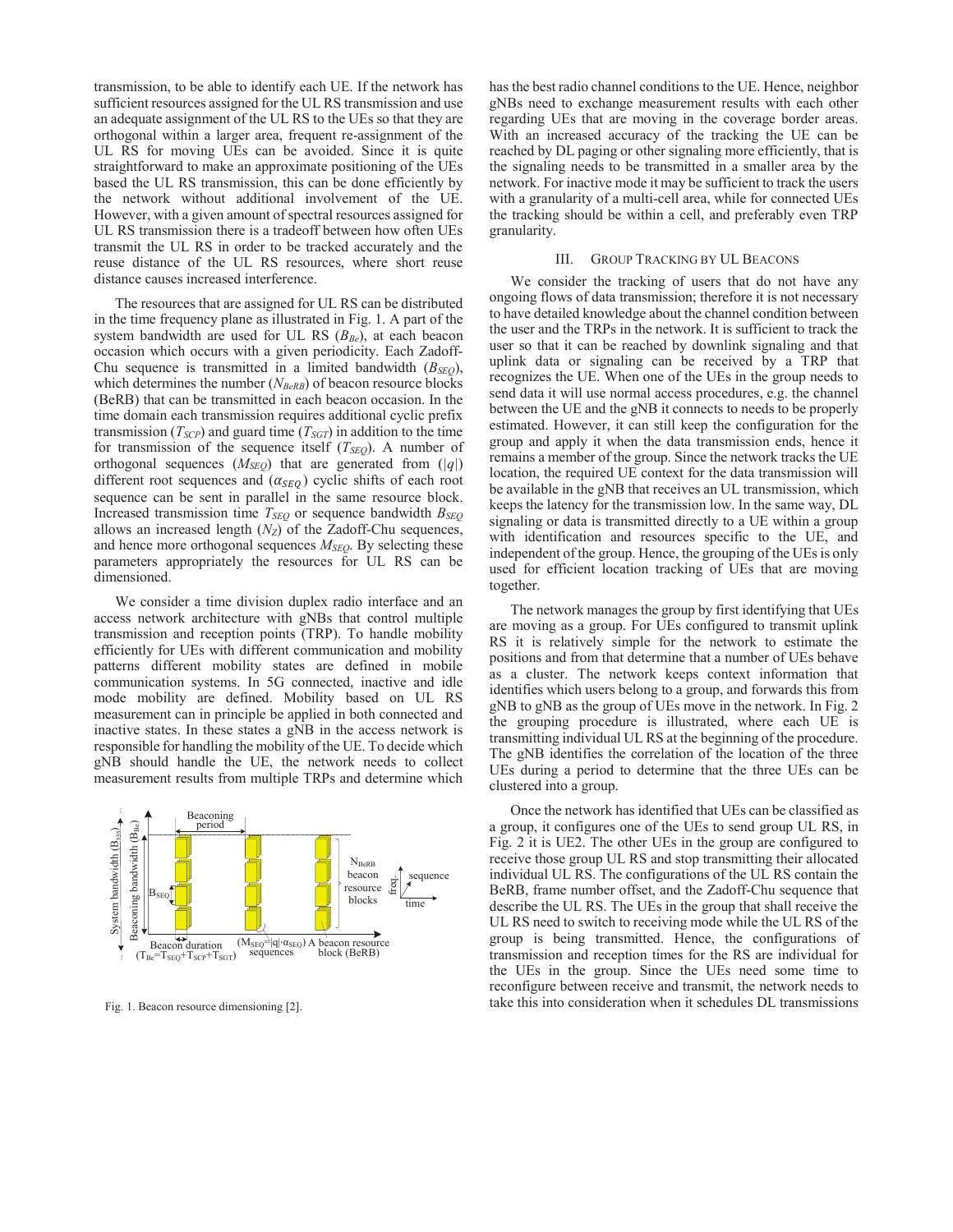

Fig*.* 2 Configuration of UEs with a group UL RS.

or UL resources to the UEs. This is relatively straightforward since it is the network that configures the RS resources for the group. However, the resource configuration needs to be forwarded in the context when the control of the group is handed over from one gNB to another. This way the handover can be hidden from the UEs.

Adding UEs to the group can be made in an analogous way, by first identifying that the UL RS of the group and of the UE are moving in a correlated way. Then the UE can be configured to receive the group UL RS and stop transmitting its own UL RS.

By receiving the group UL RS, the other UEs in the group, UE1 and UE3, can determine that they are still co-located with the group. If a UE can no longer receive the group UL RS, it signals to the network that it is no longer moving together with group. The network then changes the context information to indicate that the UE is no longer part of the group and it configures the UE with new UL RS resources so that it can be tracked individually by its own UL RS transmissions. If it is the UE that is transmitting the group UL RS that leaves the other UEs of the group, all the other UEs could be reconfigured with individual UL RS, or the network may attempt to configure them into a new group. However, since the network cannot reliably determine that they are still moving as a group the safest option is to configure all the UEs with individual beacons and observe the correlation between the received UL RS before it determines if it can still be considered as a group.

Which UE that transmits the UL RS for the group may be reconfigured periodically to distribute the battery consumption for the UL RS transmission fairly among the UEs.

#### IV. EVALUATION

The feasibility of the group UL RS solution is evaluated numerically by means of simulations. By grouping the users together, the number of UL RS transmission per UE can be reduced, or alternatively the UL RS can be transmitted at shorter intervals. For the numerical evaluation we assume that the UL RS are transmitted at shorter intervals when the UEs are grouped together.

#### *A. Simulation model*

A user  $u_i$  will transmit a beacon using a subset of subcarriers  $n_i$  forming a BeRB. The SINR over the subset of subcarriers  $n_i$ is given by

$$
\bar{\gamma}_{i,j}^{(n_i)} = \frac{\sum_{n \in n_i} P_{b,i}^{(n)} \cdot G_{i,j} \cdot \left| h_{i,j}^{(n)} \right|^2}{P_N + \sum_{k \neq i} \rho_{q_i, q_k} \left( \sum_{n \in n_i} P_{b,k}^{(n)} \cdot G_{k,j} \cdot \left| h_{k,j}^{(n)} \right|^2 \right)} \qquad (1)
$$
\n
$$
\triangleq \frac{S_{i,j}^{(n_i)}}{P_N + I_{i,j}^{(n_i)}}.
$$

where  $h_{i,j}^{(n)}$  is the channel gain due to fast fading for the *n*-th subcarrier between user *i* and AN *j*,  $P_{b,i}^{(n)}$  is the beacon power for a user *i* over subcarrier  $n$ ,  $P_N$  is the noise power over the set of subcarriers  $n_i$ , and  $G_{i,j}$  is the channel gain between user i and AN *j* obeying log-normal shadow fading. The interference  $I_{i,j}^{(n_i)}$ from other users' sequences depends on the cross-correlation parameter  $\rho_{q_i, q_k}$  given by

$$
\rho_{q_i, q_k} = \begin{cases} \delta(c_i - c_k) & r_i = r_k \\ \frac{1}{\sqrt{N_z}} & r_i \neq r_k \end{cases} \tag{2}
$$

where  $\rho_{q_i, q_k}$  is a correlation factor between two sequences  $q_i$ and  $q_k$  sent by users  $u_i$  and  $u_k$ ,  $(c_i - c_k)$  denotes the cyclic shift difference between sequences  $q_i$  and  $q_k$ , and  $\delta(x)$  is the delta function.

Assuming a flat fading channel, the miss-detection probability can be expressed as a function of SNR as follows [7]:

$$
P_{MD} = [F_{\chi^2}(\lambda, 2N_a, 0)]^{D-1} \times F_{\chi^2} \left( \frac{\lambda}{1 + N_Z \bar{\gamma}_{i,j}^{(n_i)}}, 2N_a, 0 \right).
$$
 (3)

where  $F_{\chi^2} \left( \frac{z}{\sigma^2} \right)$  $\frac{z}{\sigma^2}$ ,  $r, \frac{s^2}{\sigma^2}$  $\frac{d^2}{dz^2}$  is the cumulative density function (CDF) for a (non-) central chi-squared distributed random variable with number of degrees of freedom  $r$ , non-centrality parameter  $s^2$ and where all terms in this chi squared random variable have identical variances  $\sigma^2$ .  $N_a$  is the number of receiving antennas (SISO implies  $N_a = 1$ ), *D* is the length of the detection search window, and  $\lambda$  is the detection threshold. Furthermore, to enforce that the sequence design applies for a certain beacon range, it is assumed that beyond this range the probability of detection is zero i.e.,  $P_{MD} = 1$ .

For the evaluation we consider a system operating at 3.5 GHz with a system bandwidth *BSYS* of 100 MHz. The number of BeRBs is 53 and the total number of sequences 636. The maximum beacon rate per user and second is set to 5, corresponding to a beacon interval of 200 ms. The time-domain and frequency-domain signature sequence parameters and other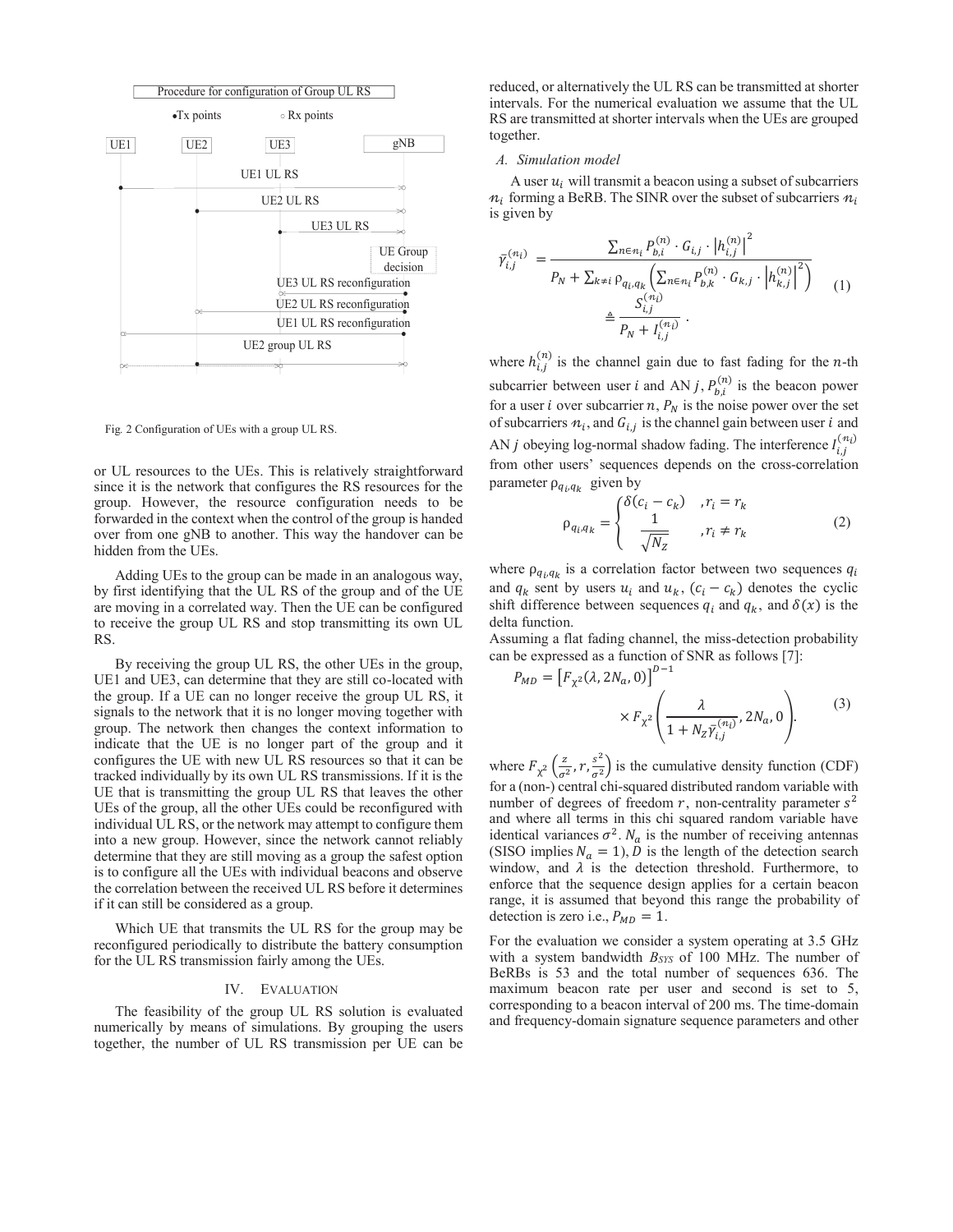

Fig. 5 Scenario deployment for beacon miss-detection and false-alarm cases.

| Parameter                                                                                                                                                             | Value                                                                                    |
|-----------------------------------------------------------------------------------------------------------------------------------------------------------------------|------------------------------------------------------------------------------------------|
| Center frequency                                                                                                                                                      | 3.5 GHz                                                                                  |
| System BW $(B_{sys})$                                                                                                                                                 | 100 MHz                                                                                  |
| Beacon resource blocks $(N_{BeRB})$                                                                                                                                   | 53                                                                                       |
| Beacon duration $(T_{Be}, N_{Be})$                                                                                                                                    | $4.74$ µs, 1164 samples                                                                  |
| Sequence duration $(T_{SEQ}, N_{SEQ})$                                                                                                                                | $4.17 \mu s$ , 1024 samples                                                              |
| Sequence subc. Spacing $(\Delta f_{SSC})$                                                                                                                             | 240 kHz,                                                                                 |
| Sequence CP duration $(T_{SCP}$ ,<br>$N_{\text{SCP}}$ )                                                                                                               | $0.35 \mu s$ , 86 samples                                                                |
| Sequence GT duration $(T_{SCT},$<br>$N_{SGT}$ )                                                                                                                       | $0.22 \mu s$ , 54 samples                                                                |
| Beacon range $(Rri i = 0,1,2,3)$                                                                                                                                      | 32.9 m                                                                                   |
| Sequence length $(N_z)$                                                                                                                                               | 7 samples                                                                                |
| Number of root seq. $( q )$                                                                                                                                           | 6                                                                                        |
| Cyclic shifts per root seq. $(\alpha_{\text{SEQ}})$                                                                                                                   | 2                                                                                        |
| Total seqs. per BeRB $(M_{SEO})$                                                                                                                                      | 12                                                                                       |
| Total seqs. in $B_{sys}$ ( $M_{sys}$ )                                                                                                                                | 636                                                                                      |
| UL Beacon power $(P_{h,i})$                                                                                                                                           | 15 dBm                                                                                   |
| ReuseDistThreshold                                                                                                                                                    | 20 <sub>m</sub>                                                                          |
| Thermal noise over BeRB                                                                                                                                               | $P_N = kTNFB_{SEO} = -72.74$<br>dBm<br>$k = 1.38 \cdot 10^{-23}, T = 290,$<br>$NF = 9dB$ |
| Channel model: 3D UMi [8], with log-normal shadow fading $\sigma_{SF} = 3$<br>$dB$ (LoS) and $\sigma_{SF} = 4$ dB (NLoS). Correlated Rayleigh fast fading<br>$mean=1$ |                                                                                          |

propagation model parameters used in the simulations are summarized in TABLE I.

The simulated network deployment is illustrated in Fig. 5. Users, who transmit their beacons at 15 dBm transmit power, move in a random directions at a speed of 30 km/h. Wrap-around is used to remove border effects related to interference and user movement. The total number of users is 1500. Two different deployments with two different inter-site-distances (ISDs) of roughly 24m and 18m respectively are simulated. For each deployment two different beaconing schemes are compared. The first beaconing scheme corresponds to a beacon grouping scheme where the 1500 users forms 500 groups of three users each. At any time one user from within the group transmits group UL beacons representing all users in the group. This is a typical urban dense scenario where users are situated in vehicles driving in a street of a busy area and where the velocity of the vehicles do not exceed 30km/h on average. This scheme is



Fig. 3 Beaconing rate against number of users for different ISDs



Fig. 4 Beacon miss-detection probability against number of users for different ISDs.

compared to a regular beaconing scheme where all users are transmitting UL beacons individually.

## *B. UL transmission performance*

Fig. 3 shows the beaconing rate per user against the user load for different deployments. For the 500 groups, the available beaconing resources allow for the maximum beacon rate for both network deployment scenarios. For the 1500 individual users, although spatial reuse provides beaconing rate gains (with respect to no spatial reuse) of around 27%, the beacon rate decreases significantly. Alternatively, this would require the utilisation of approximately 2.5 times more beacon resources to track all 1500 users as compared to the 500 groups of users if the beacon interval should be kept the same.

Fig. 4 plots the miss-detection rate, i.e. the probability that a beacon transmission is not detected by any single access node. It can be seen that the miss-detection rate is reduced by roughly